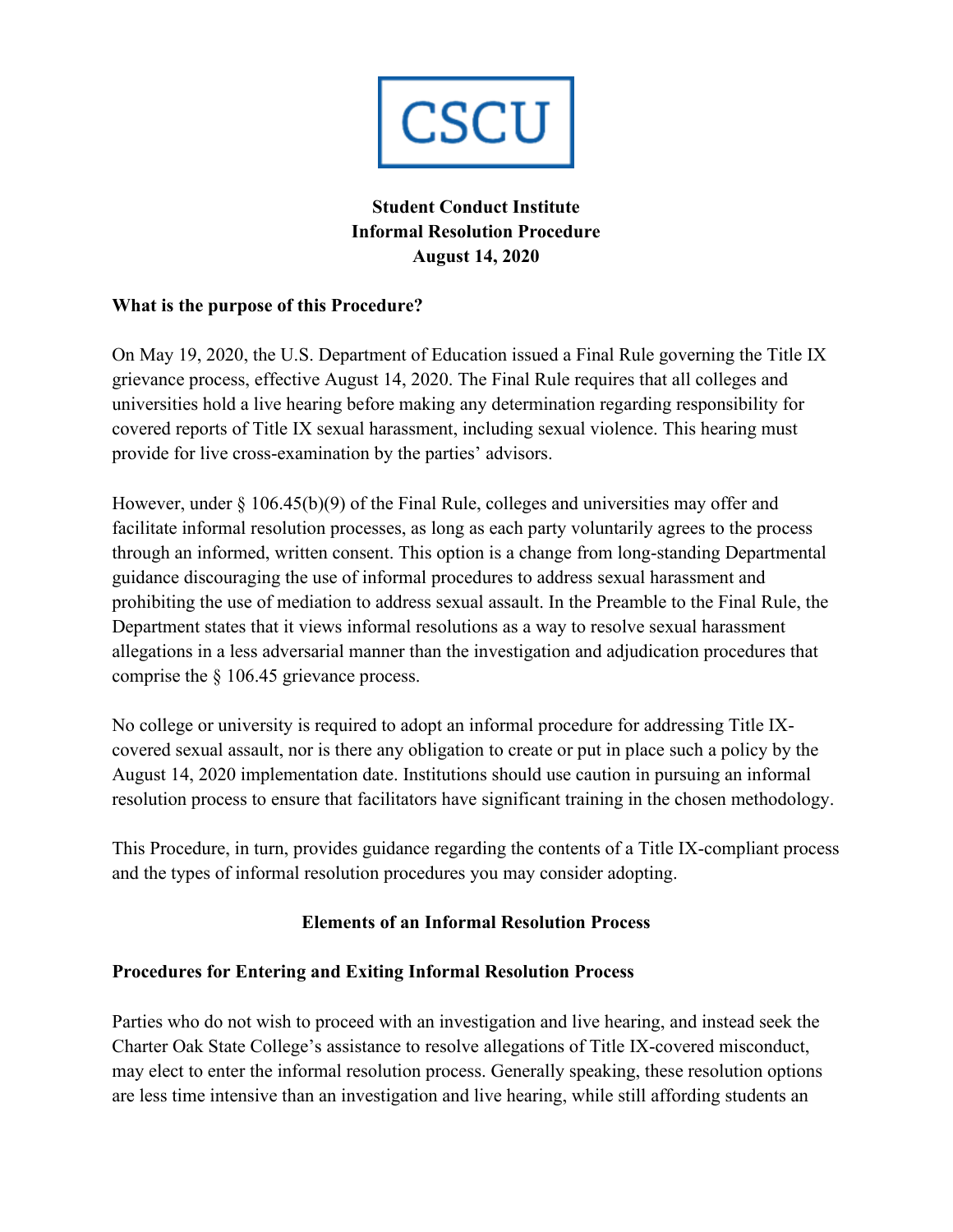opportunity to actively participate in a process led by Charter Oak State College for resolution of their complaints.

The Parties may elect to enter Charter Oak State Colleges informal resolution process at any time after the filing of the Formal Complaint through an informed written consent. This informed written consent will include all terms of the elected informal process, including a statement that any agreement reached through the process is binding on the Parties.

No Party may be required to participate in informal resolution, and Charter Oak State College may never condition enrollment, employment, or enjoyment of any other right or privilege upon agreeing to informal resolution.

The Parties may elect to leave the informal resolution process at any point until the informal resolution process is concluded. If a Party elects to leave the informal resolution process, the formal resolution process recommences. In participating in the informal resolution process, the Parties understand that the timeframes governing the formal process temporarily cease, and only recommence upon reentry into the formal process.

# **Determination to Approve Entry into Informal Resolution Process**

Even where the Parties agree to submit a matter to informal resolution, Charter Oak State College's Title IX Coordinator or other designated official may approve the decision to move the matter to the informal resolution process and may determine that informal resolution is not appropriate under the circumstances.

Factors that Charter Oak State College's Title IX Coordinator or other designated official may weigh in considering the appropriateness of the informal resolution process include, but are not limited to, the gravity of the allegations, whether there is an ongoing threat of harm or safety to the campus, whether the respondent is a repeat offender, and whether the Parties are participating in good faith. This determination is not subject to appeal.

Informal resolution processes may never be applied where the allegations include sexual violence.

Informal resolution is only permitted to address allegations of student-on-student sexual harassment, and is never allowed as an option to resolve allegations that an employee sexually harassed a student.

At any time after the commencement of the informal resolution process, the Charter Oak State College Title IX Coordinator or other designated official may determine that the informal resolution process is not an appropriate method for resolving the matter, and may require that the matter be resolved through the formal process. This determination is not subject to appeal.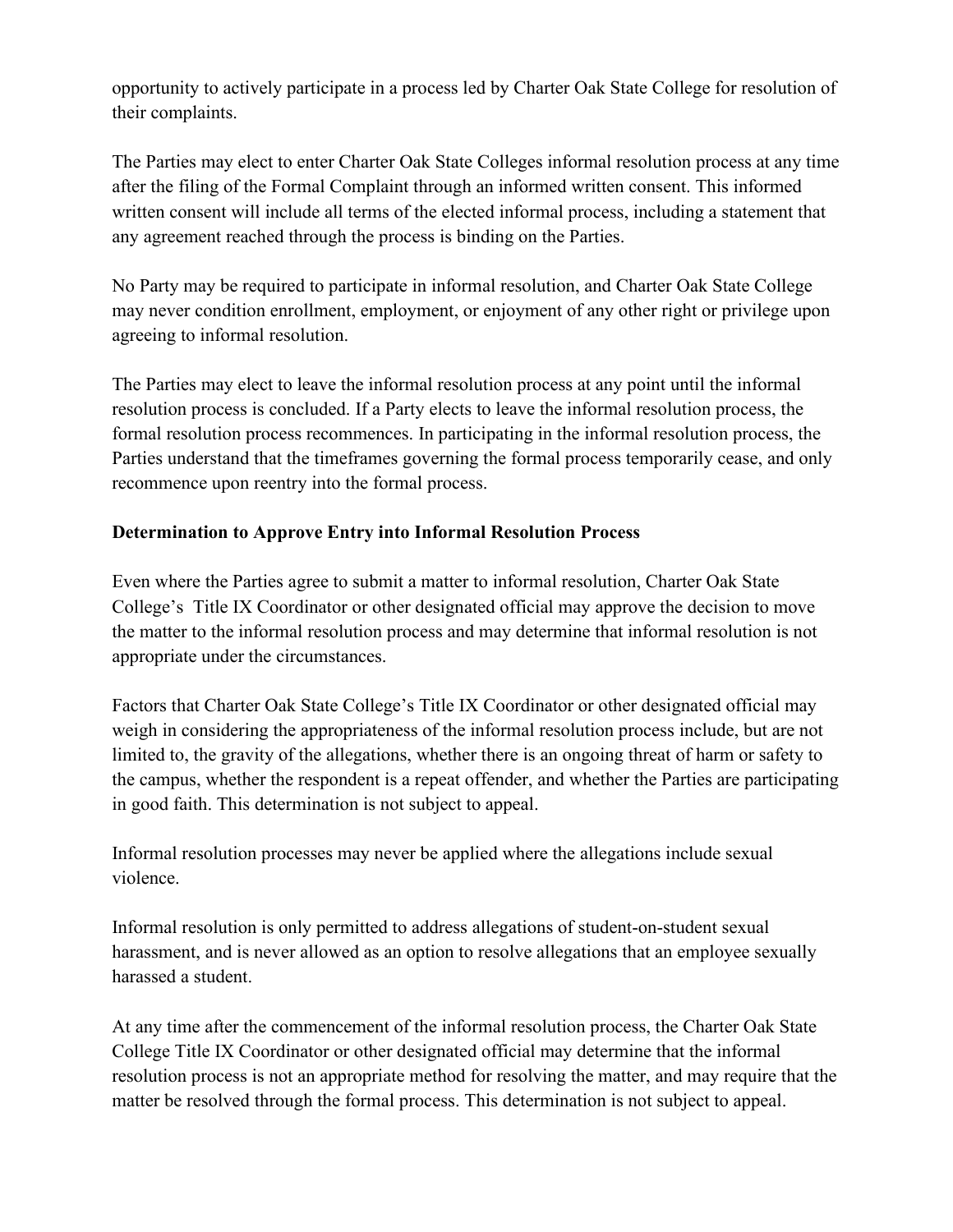### **Role of the Facilitator**

Informal resolution processes are managed by facilitators, who may not have a conflict of interest or bias in favor of or against complainants or respondents generally or regarding the specific Parties in the matter. The Title IX Coordinator may serve as the facilitator, subject to these restrictions.

All facilitators must have training in the definition of sexual harassment under 34 C.F.R. § 106.30(a), the scope of the institution's education program or activity, how to conduct informal resolution processes, and how to serve impartially, including by avoiding prejudgment of the facts at issue, conflicts of interest, or bias.

### **Confidentiality**

In entering the informal resolution process, the Parties agree that any testimony and evidence (including admissions of responsibility) they share or receive during the informal resolution process concerning the allegations of the Formal Complaint is confidential while the parties are participating in the informal resolution process. No evidence concerning the allegations obtained within the informal resolution process may be disseminated to any person, provided that any Party to the informal resolution process may generally discuss the allegations under investigation with a parent, friend, advisor, or other source of emotional support, or with an advocacy organization. Should the Parties withdraw from the informal resolution process, information disclosed or obtained for purposes of the informal resolution process may be incorporated into the formal investigation and live hearing, provided that this information is disclosed and reviewed by the Parties under the investigatory and hearing procedures described in the Title IX Grievance Process.

### **Informal Resolution Options**

Charter Oak State College offers the following informal resolution procedure for addressing Formal Complaints of sexual harassment covered under this Procedure:

### Administrative Resolution

Should the Parties mutually determine to enter the informal resolution process, and the respondent elects to accept responsibility for the allegations of the Formal Complaint at any point during the informal resolution process, the institution may administratively resolve the Formal Complaint.

Where the respondent admits responsibility, the Parties will receive simultaneous written notification of the acceptance of responsibility, and {a decision-maker(s)} will convene to